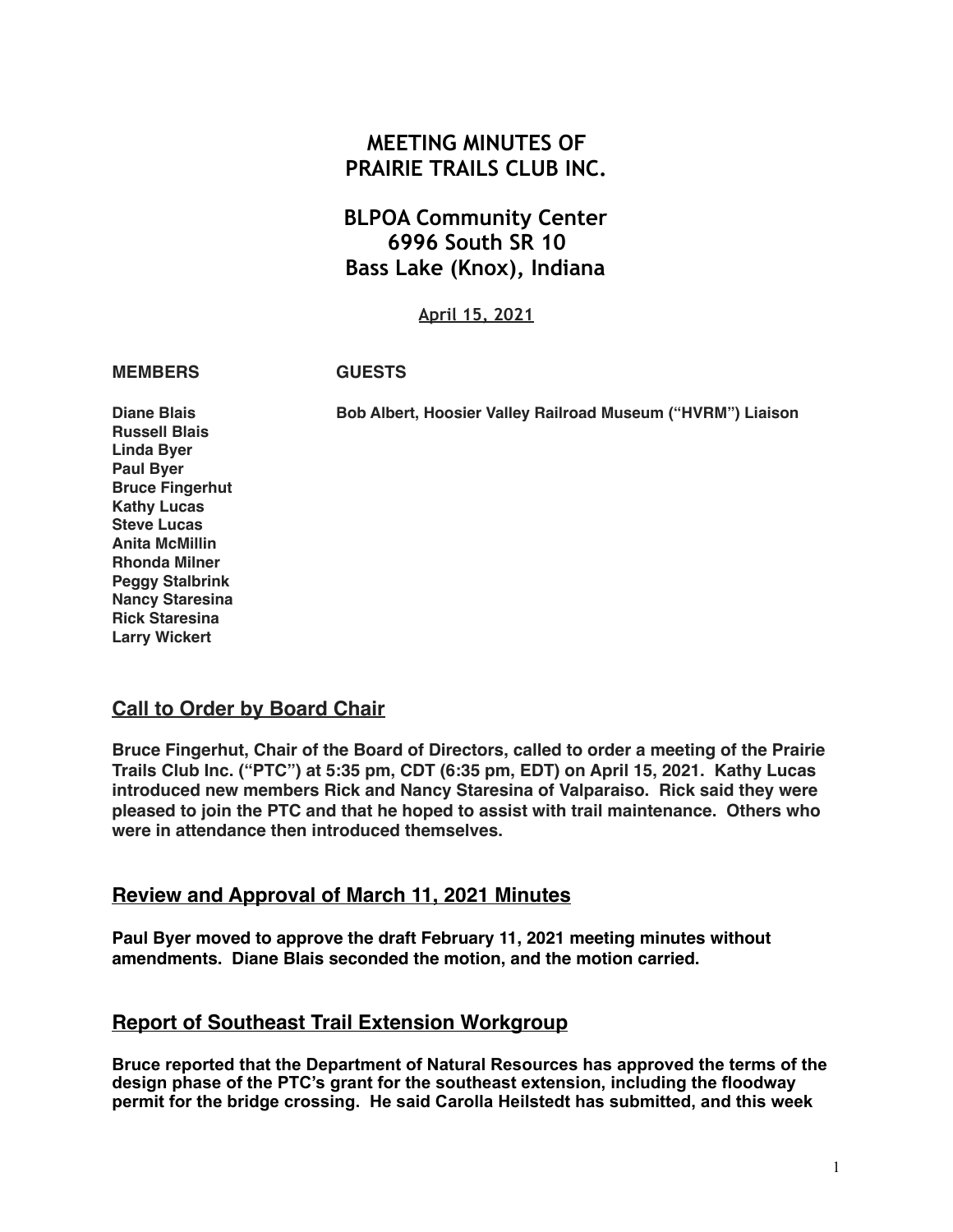**received approval of, the January through March quarterly report with the final design information.** 

**Kathy said this month's Treasurer's Report will include payment for the final expenses of the design phase that shows all but \$15 of the DNR grant for this portion used. Rick asked if DNR was funding the southeast extension of the trail. Kathy responded that Gov. Holcomb's Next Level Trails Grant (NLT-01-07) funds 80% with a required minimum 20% local match.** 

**Steve Lucas added that an important element of DNR approval of the final design and quarterly report was allocation of the entire credit for two-mile easement from the HVRM. He said that how to allocate this important contribution, sometimes called a "soft match", has been uncertain. Prior restricted allocations for the design phase had assigned a large portion to cash match contributions from the Hardesty Memorial Fund (through the Northern Indiana Community Foundation), the Luminous Foundation, the Indiana Greenways Foundation and a direct PTC contribution (including from the Mitchel-Kane Fund). The DNR instructed that instead of the allocations the PTC has used within our restricted and unrestricted columns,** *all* **the HVRM real estate soft match should be recognized and applied to the design phase. A result will be that the amounts remaining in the four cash funds will be shown to increase from the March report, but the change does not represent new or different funding, only a reallocation as directed by DNR. He said Kathy might have additional comments regarding the allocation when she gives the Treasurer's Report.** 

**Linda Byer asked if the PTC has selected a contractor. Bruce responded that with DNR consent, we have selected Thomas Construction and Welding, Inc. of Culver. Carolla has emailed Thomas Construction to inform the company of the selection. She signed the construction contract and forwarded it to Thomas Construction's Jason Young on April 14, which would become effective when he attaches the agreed certificate of insurance and returns the contract to her with signature.** 

**Steve said INDOT is still working out details on specifications for the trail crossing over US 35. His understanding from communications with The Troyer Group is that the final touches on these specifications would not have major fiscal implications.** 

#### **Report of Northwest Trail Extension Workgroup**

**Steve said that on March 23, he and Kathy had an introductory teleconference with Thomas Hayes and Stephanie Woltkamp, attorneys for Midwest & Bluegrass Railway which is purchasing the rail line in and northwest of North Judson, concerning a trail easement to the Kankakee River. They said they would draft an easement for the PTC to review. The meeting was cordial, and we later shared a few emails, but nothing has been decided.**

**On a related note, in early March Professor J.P. HalI and a team of Ball State graduate students began a study of downtown North Judson aimed at historic preservation and revitalization. One of their expressed interests is in a northwest extension of the Erie Trail. Steve said he is scheduled on Tuesday for a Zoom Conference with graduate students Cooper Shields and Caitlin Lehman to help illuminate PTC aspirations.**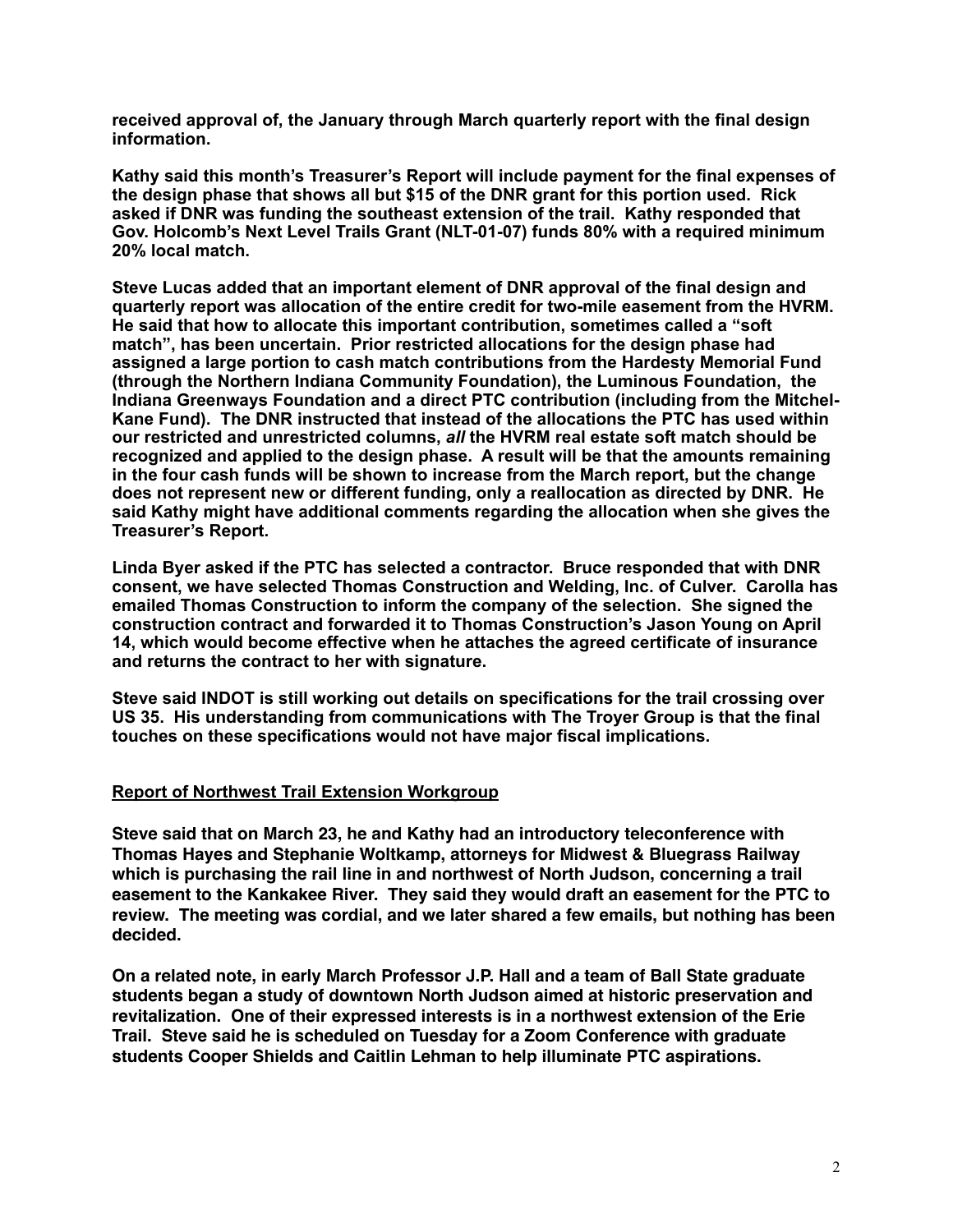#### **Update on Bass Lake Festival 5K Run-Walk**

**With Carolla's absence, this item was deferred until the May membership meeting.** 

**Review and Approval of Treasurer's Report including Report of Restricted and Unrestricted Funds**

**Kathy provided the Treasurer's Report with Report of Restricted and Unrestricted Funds as follows:**

|                                                                   | <b>Treasurer's Report</b><br>April 15, 2021                                                  |                      |             |
|-------------------------------------------------------------------|----------------------------------------------------------------------------------------------|----------------------|-------------|
| FIRST FARMERS BANK & TRUST (FFBT)<br>Balance forward from 3/11/21 |                                                                                              |                      | \$55,018.05 |
| <b>INCOME</b>                                                     |                                                                                              |                      |             |
|                                                                   | 4/06/21 Sharon Richie donation honoring Dale Grube<br>4/14/21 Rick Staresina, new membership | 50.00<br>25.00       |             |
|                                                                   | <b>Total Income</b>                                                                          | 75.00                | 55,093.05   |
| <b>EXPENSES</b>                                                   |                                                                                              |                      |             |
|                                                                   | 3/22/21 Troyer Group Payment #8<br>3/25/21 Troyer Group Payment #9                           | 7,586.73<br>1,949.52 |             |
|                                                                   | <b>Total Expenses</b>                                                                        | (9, 536.25)          |             |
|                                                                   | Ending FFBT balance as of 4/15/21                                                            |                      | \$45,556.80 |

/s/Kathleen Lucas, Treasurer<br>As of April 15, 2021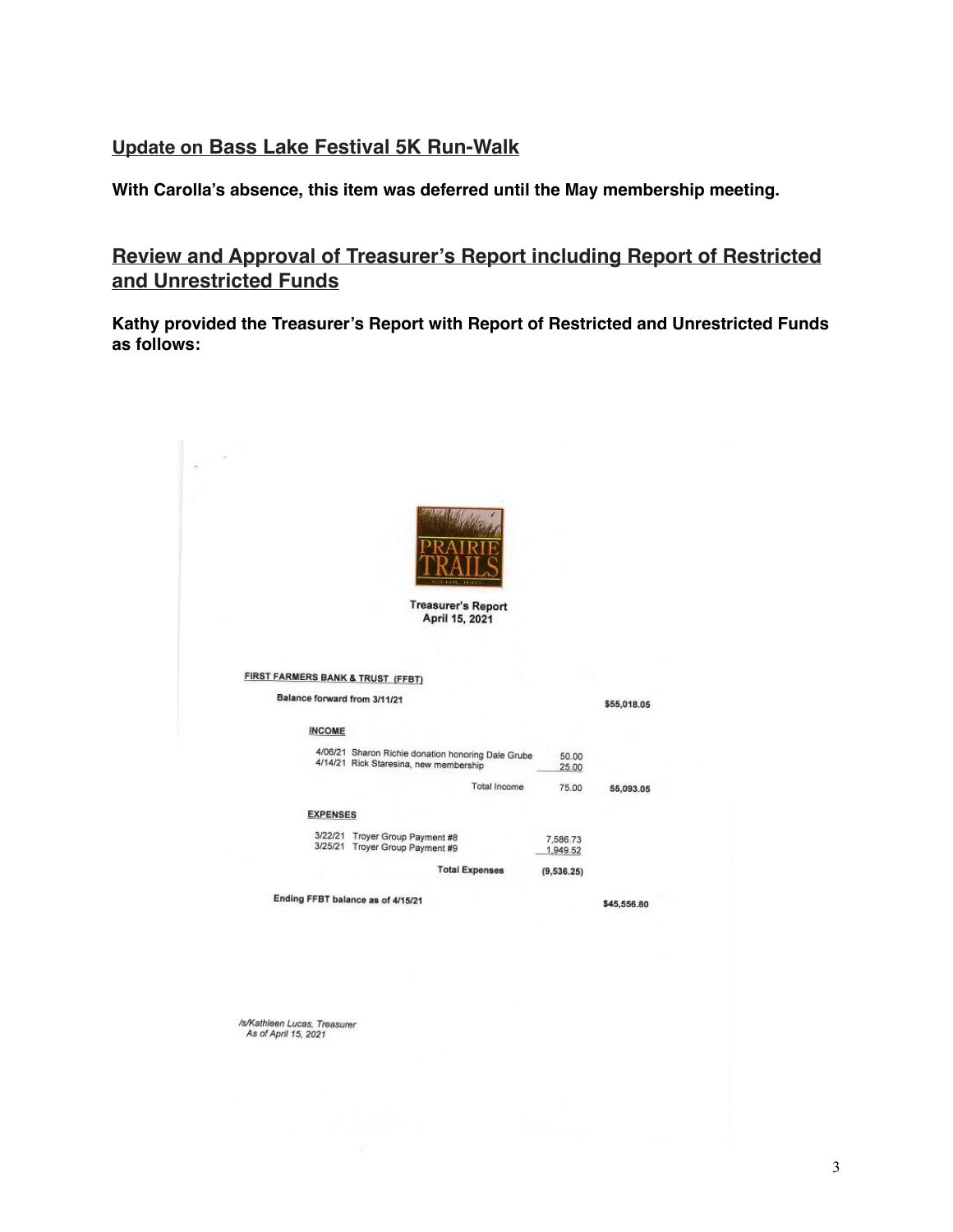| As of April 15, 2021 /s/ Kathleen Lucas, Treasurer           |                                                                     |                    |                                       |                   |                     |
|--------------------------------------------------------------|---------------------------------------------------------------------|--------------------|---------------------------------------|-------------------|---------------------|
|                                                              |                                                                     |                    |                                       |                   |                     |
|                                                              | *[Reallocated per DNR Claim Summary Document & Request for Payment] |                    |                                       |                   |                     |
|                                                              |                                                                     |                    | 45,556.80                             | 37,416.44         | 8,140.36            |
| First Farmers Bank & Trust (FFBT)                            |                                                                     |                    | <b>TOTAL</b>                          | <b>RESTRICTED</b> | <b>UNRESTRICTED</b> |
| <b>BANK ACCOUNT</b>                                          |                                                                     |                    |                                       |                   |                     |
|                                                              | <b>Total Restricted</b>                                             | 37,416.44          |                                       |                   |                     |
|                                                              |                                                                     |                    |                                       |                   |                     |
| <b>KVREMC</b> bike rack                                      | <b>Balance of grant award</b>                                       | 1,500.00           |                                       |                   |                     |
| McMillin bench                                               | For trail head @ 450/210                                            | 350.00             |                                       |                   |                     |
| Blais/Vlaming bench                                          | For trail head @ 450/210                                            | 350.00             |                                       |                   |                     |
| Stalbrink donation                                           | Scholarship (or "most needed use")                                  | 100.00             |                                       |                   |                     |
| Mitchel-Kane                                                 | Northwest extension                                                 | 4.000.00           | [less 7,586.73 & 1,949.52 to Troyer]* |                   |                     |
| Next Level Trails Grant (NLT-1-07)                           | 1st installment for trail extension                                 | 15.00              |                                       |                   |                     |
| Lucas lake house guests' donation                            | Future Vision/website                                               | 3,503.75<br>700.00 | [5000-1496.25]*                       |                   |                     |
| Indiana Greenways Foundation                                 | <b>Matching NLT Grant</b>                                           | 350.00             |                                       |                   |                     |
| Marshall County Horse Association                            | <b>Bench (Location TBD)</b>                                         | 3,503.75           | [5000-1496.25]*                       |                   |                     |
| PTC account commitment                                       | <b>Matching NLT Grant</b><br><b>Matching NLT Grant</b>              | 3,503.75           | [5000-1496.25]*                       |                   |                     |
| Hardesty Memorial Grant                                      | Wayfinding/Historic Signage Erie Trail                              | 6,911.50           |                                       |                   |                     |
| Hardesty Memorial Grant                                      | Northwest extension                                                 | 5,000.00           |                                       |                   |                     |
| Luminous Fund Grant 4 (2020)                                 | <b>Matching NLT Grant</b>                                           | 3,503.75           | [5000-1496.25]*                       |                   |                     |
| Luminous Fund Grant 2 (2018)<br>Luminous Fund Grant 3 (2019) | Signage BLS (including "You are Here")                              | 4,124.94           |                                       |                   |                     |
|                                                              |                                                                     |                    |                                       |                   |                     |

PTC Restricted/Unrestricted Funds

**Kathy said she learned earlier in the day that Bruce sold the PTC's mower for \$4,000, which will be reflected in next month's report. The group applauded Bruce's efforts in selling the mower for our asking price.**

**She also said the report was notable because, as Steve said earlier, it implemented a DNR directive that the HVRM real estate match be credited in total, and final payments were made to The Troyer Group for the design phase of the project. A consequence is amounts remaining within restricted donations from the Luminous Fund, the Hardesty Memorial Fund, the Indiana Greenways Foundation, and the PTC's cash contribution (each of which were in the amount of \$5,000) increased. With the final two payments to The Troyer Group for design and engineering, and the use of more cash from the design element of the DNR's NLT Grant, the amount of this element remaining was reduced to just \$15.**

**Kathy added that achieving full credit for what is sometimes called a "soft match" from the real estate will simplify the calculations in the construction phase. But there are more soft match credits that will have to be reconciled as construction advances—for benches, bike racks, signage, and perhaps most notably, the materials and labor from the Starke County Commissioners. She asked if there were questions.**

**Bruce moved to approve without amendment the Treasurer's Report with the PTC Report of Restricted and Unrestricted Funds. Rhonda Milner seconded the motion. The motion carried.**

#### 4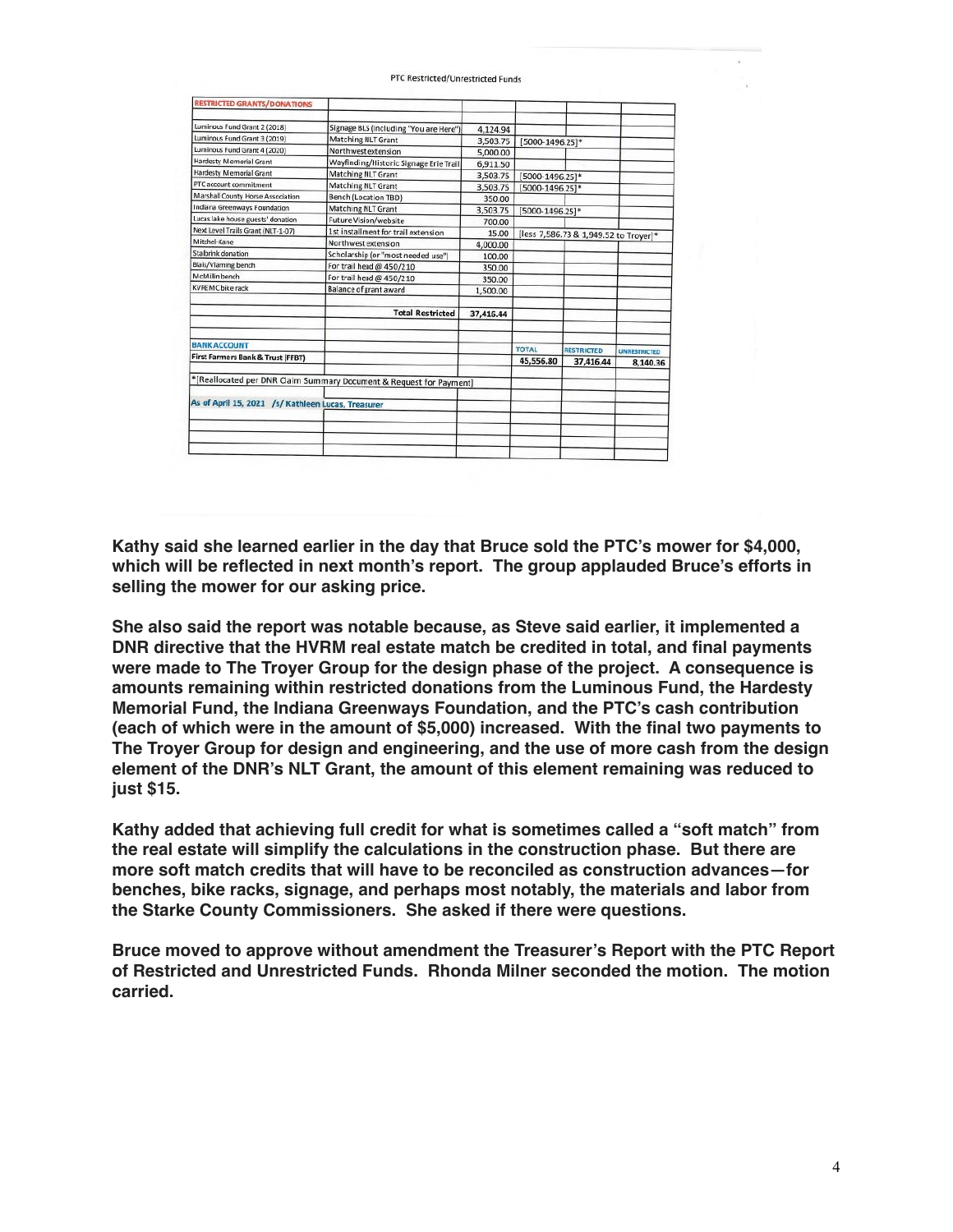## **Update on Our Solar System in Scale Initiative ("OSSIS Project")**

**Since the PTC's March meeting, Steve communicated with our webmaster at Precept Partners, Steve Antisdel, about inclusion of the OSSIS Project on our website. Precept Partners needs text as a place marker to connect the anticipated QR code. Temporary text was provided for the "top level page", and Precept Partners provided the QR code.** 

**Steve showed the members what the workgroup for the OSSIS Project "demo" for the sign. A single QR would be used initially, but Precept Partners suggested the Sun and other heavenly bodies could later be assigned distinctive QRs "as content is developed and available. (It's easy enough to update the QR codes on the signs with weather proof stickers (like license plate "year" stickers)." There could be different subsets for inner planets and outer planets or for each individual model. Steve said he has identified a technical problem with the scaling language on the demo, and the workgroup is working on a solution. He asked the PTC membership for comments.** 

**Several members expressed enthusiasm for the initiative. Larry Wickert asked who was constructing the OSSIS Project signs. Steve replied that it was OTES. Larry suggested the workgroup should consider developing two QRs for each sign—one connecting with overarching information and the second focused on the particular heavenly body. Bruce said he thought it important that the PTC participate in locating individual signs so that the likelihood of damage to them and injuries to the visiting public would be minimized.** 

#### **Maintenance Committee Update**

**Consistent with a Board of Directors discussion last June, the membership on August 27 authorized the Maintenance Committee to sell the Toro TimeCutter HD MyRide mower which the PTC bought in 2018. Bruce reported during the current meeting that efforts were successful, and he sold the mower this week for \$4,000. As the members directed in August, proceeds will be reserved and used for trail maintenance.**

**Last summer Paul and Linda were authorized to buy glyphosate for the second chemical treatment of plants along the trail. In August Linda reported that hot, dry weather limited plant growth, so this financial expenditure and the related labor to apply the chemicals were unwarranted. Last month Paul reported the pandemic increased significantly the cost of glyphosate. But during the current meeting, he said through aggressive pricing research and using discounts, he was able to buy glyphosate at almost the same price as approved for last year's second treatment.**

**Bruce recalled one of the first stages of Erie Trail development was a bridge deck placed about 15 years ago on the north half of the Bogus Run bridge. The main bridge crossing is now on the south half of the bridge, but the north half is still used by walkers, and its deck is deteriorating. For both safety and aesthetics the deck needs new planks. After a discussion with input from Paul and others, the consensus was that materials for the new skim deck would cost nearly \$1,500. Steve moved to authorize members of the Maintenance Committee to expend up to \$1,500 for materials to rehabilitate the north half of the deck. Russ seconded the motion, and the motion carried.**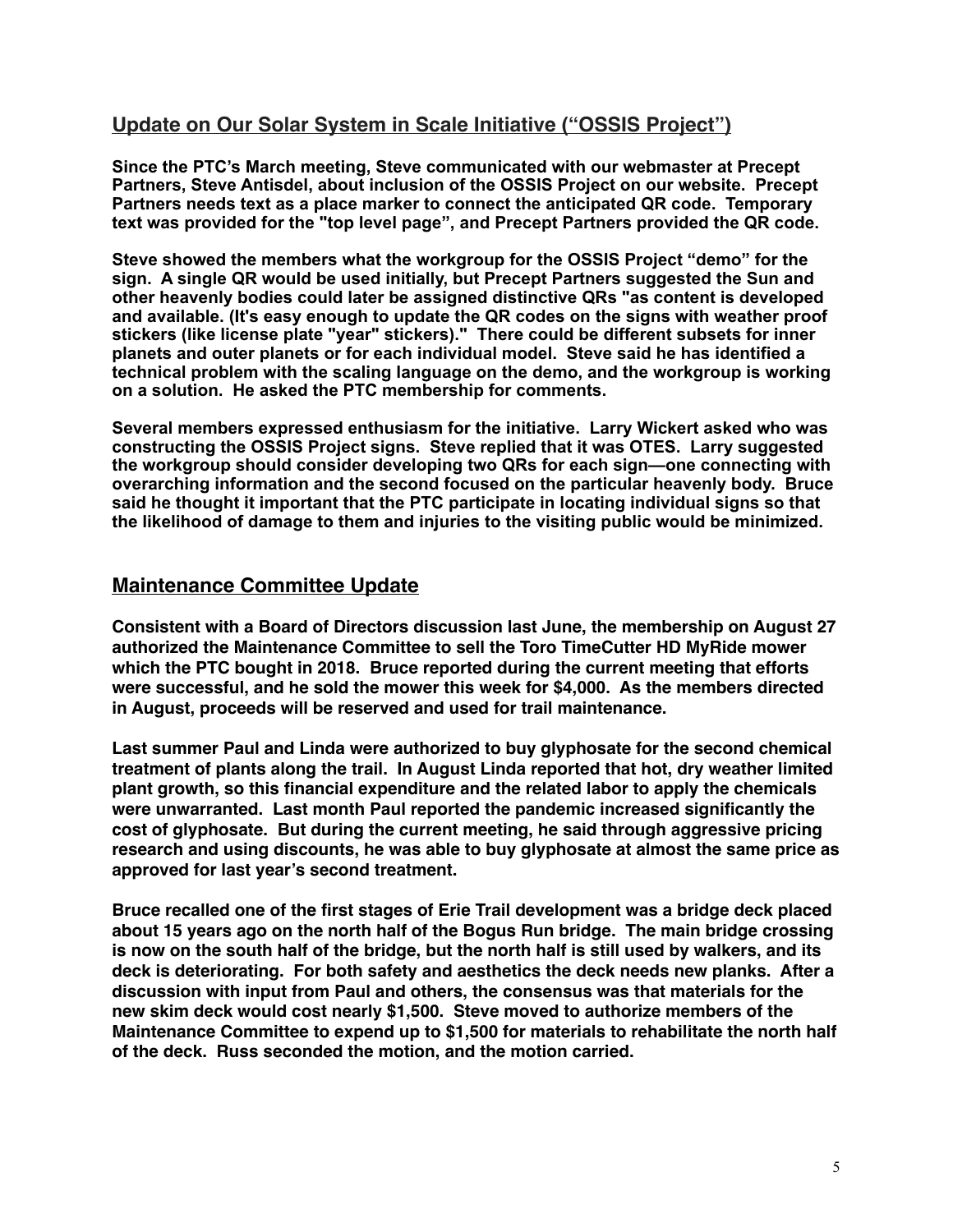**On April 10, a workday was conducted as scheduled to suppress invasive species along the Erie Trail between County Road 700 South and County Road 125 East in Aldine. The effort augmented another last summer in the same corridor but was focused farther northwest. Paul, Linda, Bruce, Diane, Russ Blais, Rhonda Milner, Anita McMillin, Kirt Verhagen, Kay Reimbold, Larry, Kathy, and Steve participated. Rain was predicted and deterred several members who would have otherwise participated, but the weather was suitable until noon for what turned out to be a productive effort.**





**Paul Byer cutting fallen limb (left) and Rhonda Milner with Anita McMillin removing sapling siberian elms (right). Images by Kathy Lucas**

## **Bloomer Run T-Shirt Donation by Members Individually on Behalf of PTC**

**Russ took the lead in responding to a request from Brenda Palmer, Executive Director of the Starke County Chamber of Commerce, to help fund the purchase of T-shirts for the Bloomer Run. The event is scheduled to begin May 1, 2021 at 10:00 am, CDT in North Judson in support of non-profits partnering with Starke County Tourism. Russ and Diane fronted a \$100 donation and then received support from members Bruce, Rich and Peggy Stalbrink, Brian and Anita McMillin, and Steve and Kathy. With the donation, the back of the T-shirts will include the PTC's website address at [www.prairietrailsclub.org](http://www.prairietrailsclub.org). These members made the donation individually on behalf of the PTC. No PTC funds were used.**

## **Discussion of Bass Lake Loops Bike Ride**

**During the February 11 meeting, the members discussed what was then described as the proposed September "Bass Lake Century Bike Ride". The event has since been renamed the "Bass Lake Loops Bike Ride". Bruce described an email from T.I. Jones concerning the possibility of PTC participation. Steve provided a written response where he outlined how the event could incorporate the Erie Trail. Dr. Jones later said the event would be**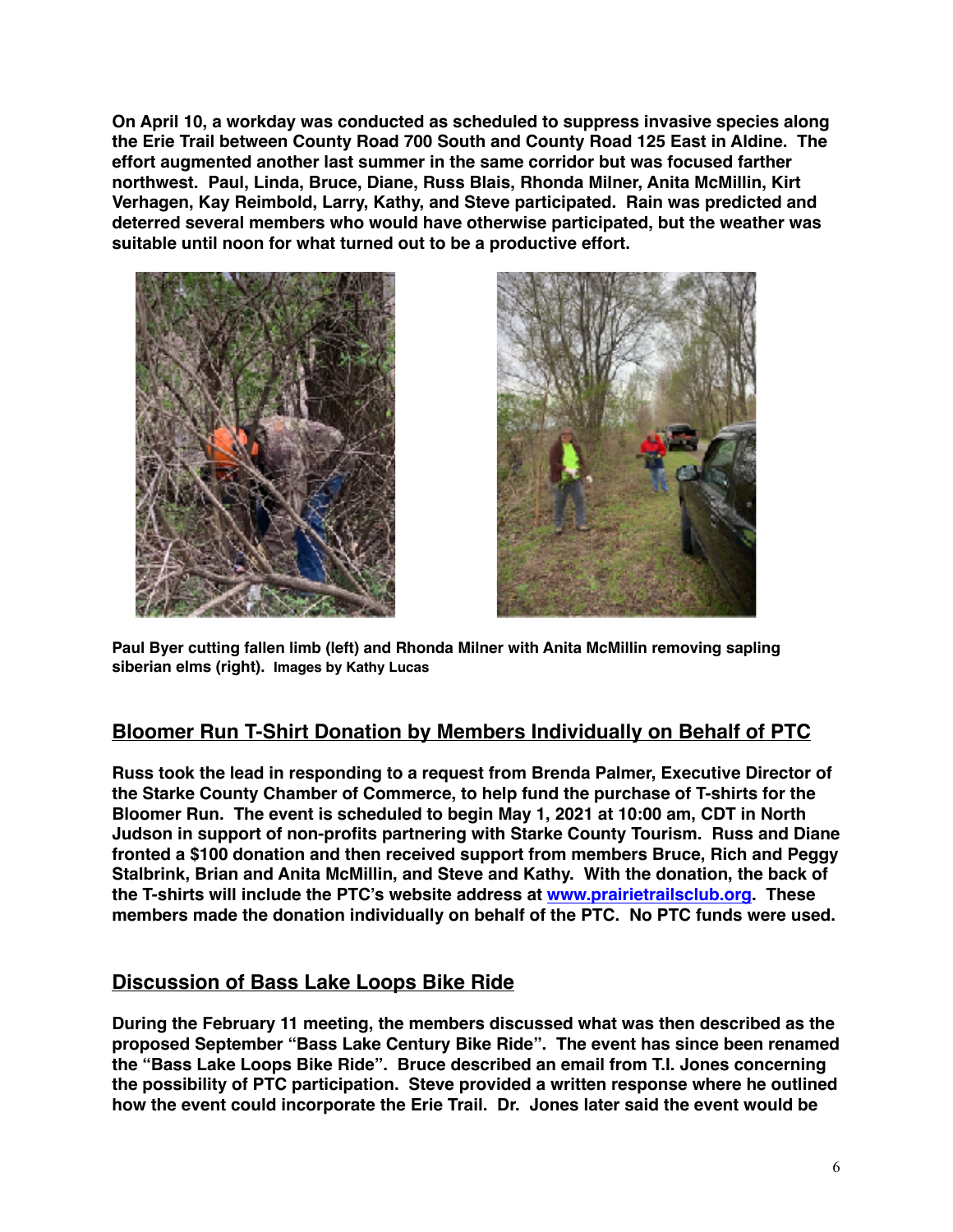**held exclusively on public roads—more particularly, Indiana State Route 10 and County Road 210. Following discussion by the membership, it was determined the PTC would not participate as an organization because the route does not include the Erie Trail.**

## **Update on Signage Proposals Recognizing Early Trail Activists and Joint Billboard with HVRM**

## *(1) Sign Recognizing Early Trail Activists*

**Bruce reflected efforts are on track for signage to recognize early Erie Trail activists. He had asked during the March meeting that preliminary language for the signage be shared when its minutes were circulated to members and friends. He emphasized that nothing had been finally decided. This circulation occurred March 13 with preliminary language as follows:**

In recognition of the founding organizations and members of the Erie Trail, and their vision in 2005 to provide outdoor recreational opportunities to our community. Their dedication to physical and mental wellness along with the development of tourism in Starke County is evident in this beautiful trail.

Through their endless hard work and resolve, this trail is part of three cross-county trail systems: The American Discovery Trail from Delaware to California; The Great American Rail-Trail from Washington, DC to Washington state; and USBR35 from Ontario to New Orleans.

**Friends of The Erie JK (today's Prairie Trails Club) Hoosier Valley Railroad Museum, North Judson, IN Northern Indiana Community Foundation Indiana Department of Natural Resources [QR Code here] Territorial Engineering LLC, Walkerton, IN Indiana Trails Fund**

**No one has commented on the preliminary language.**

**Kathy noted that among these early trail activists were Rhonda, Anita and Bruce. The proposal is for two similar signs, one at the North Judson trailhead on Main Street and the other at US Highway 35.**

## *(2) Joint Billboard Sign with HVRM*

**In his capacity as PTC Liaison to the HVRM, Larry reported speaking with its President, Todd Flanigan, about a joint billboard at the intersection of the Erie Trail and US Highway 35. This concept originated with the HVRM, and Bob Albert, HVRM Liaison to the PTC, said there was definitely interest. The two organizations would share the cost of making the sign and its maintenance. Bruce suggested inquiring whether Vanadco in Argos or another company might be interested in managing the sign, with space for advertising, and proceeds shared between the HVRM and PTC.**

**With construction of the two-mile trail extension from US Highway 35 anticipated for this summer, the consensus was that signs should not be placed there until construction is completed. But discussions concerning sign terms and design can move forward.**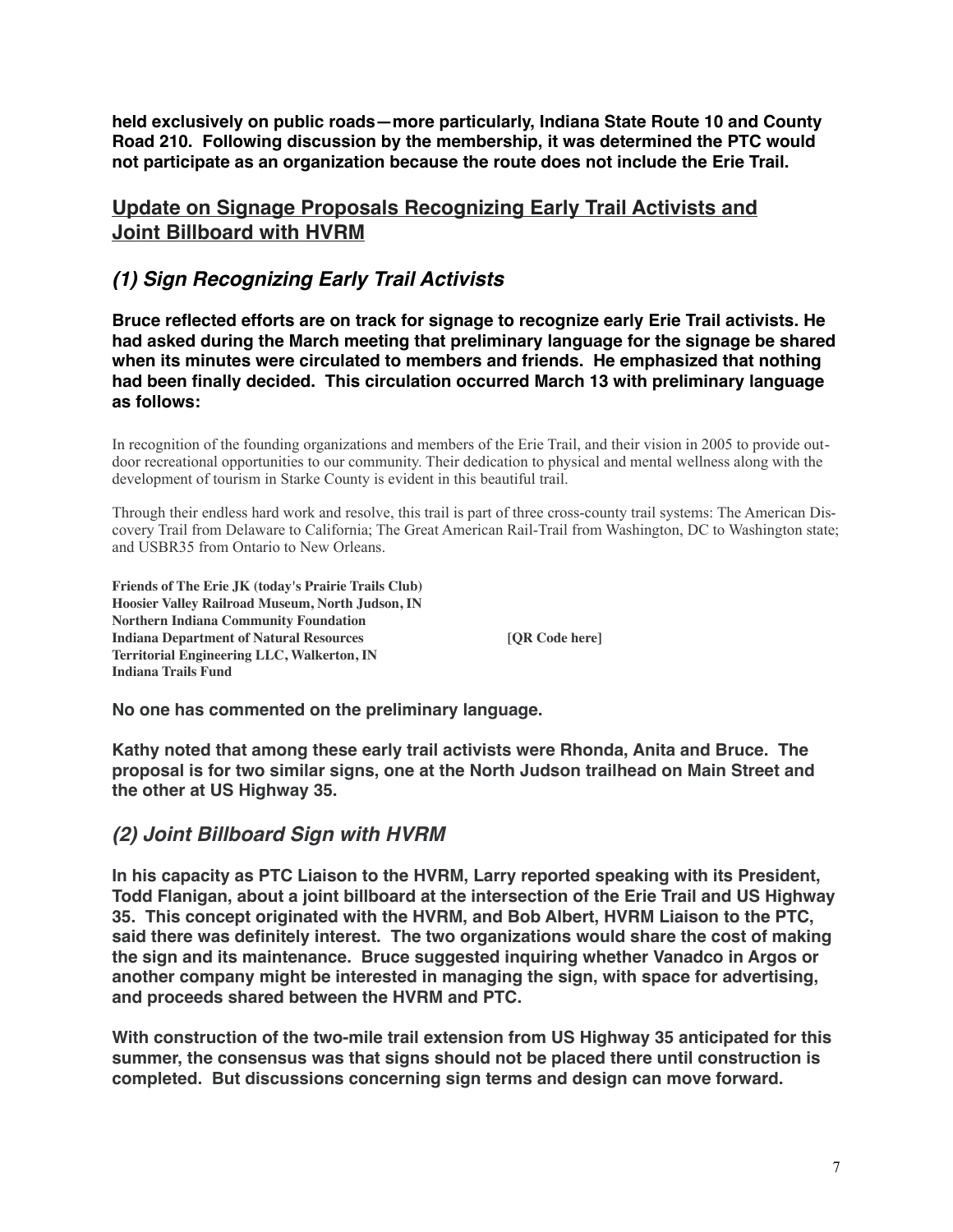## **Starke County Convention & Visitors Commission Funding Opportunity**

**Bruce reported the CVC Board of the Starke County Convention & Visitors Commission has a funding opportunity for which the PTC may qualify. \$6,600 is available to fund events that promote and encourage conventions, visitors, and tourism within Starke County. Advertising, promotional activities, trade shows, special events and recreation are included. Salaries and organizational operating expenses are excluded. Applications must be submitted by May 30. The CVC Board stated "awardees will be notified no later than June 30, 2021."**

**Following discussion the members determined to apply for a grant to support the grand opening of the two-mile extension of the Erie Trail this summer. Bruce and Rhonda agreed to prepare the grant application.**

## **Informal Review of HVRM Activities**

**Bob Albert reviewed anticipated HVRM activities. He said the Museum will kick off the summer season with two trains run in association with the Bloomer Run on May 1. He said the HVRM will comply with social distancing requirements and "we'll be playing it by ear."** 

**Bob said the HVRM is anxiously awaiting finalization of sale by the Town of North Judson to the Midwest & Bluegrass Railway. He provided an interesting update on the purchase and rehabilitation of railway equipment and memorabilia.**

## **Chesapeake Golf Course Event on May 2**

**Peggy reported she was again participating in the annual bazaar at the Chesapeake Run Golf Club, 6430 South 250 West, North Judson, scheduled this year on Sunday, May 2, from noon to 4:00 p.m. Event table rental proceeds will go to a family who has had a child diagnosed with cancer. Peg said anyone is welcome to donate something to put on her table. Her cell is 219-928-5258, and you may text or call.**

#### **Insurance and IRUS**

**Kathy suggested that as the Erie Trail and the PTC mission expands, it may be prudent to consider general liability issues and other legal issues in the context of the Indiana Recreational Use Statute (or "IRUS"). HVRM has a quitclaim deed, subject to the Railsto-Trails Act, to what was formerly the Erie Railroad southeast of North Judson. To date the PTC has had no proprietary interest in the trail, but as a condition to obtaining the NLT grant for the two-mile southeast trail extension, we obtained an HVRN easement for the north one-half of the corridor between US Highway 35 and County Road 700 East. Also, the Town of North Judson reserved an easement for trail construction in favor of the PTC on the railway northwest to English Lake. She said IRUS (IC 14-22-1-2) provides that landowners who do not charge a fee for others to use property for "swimming,**